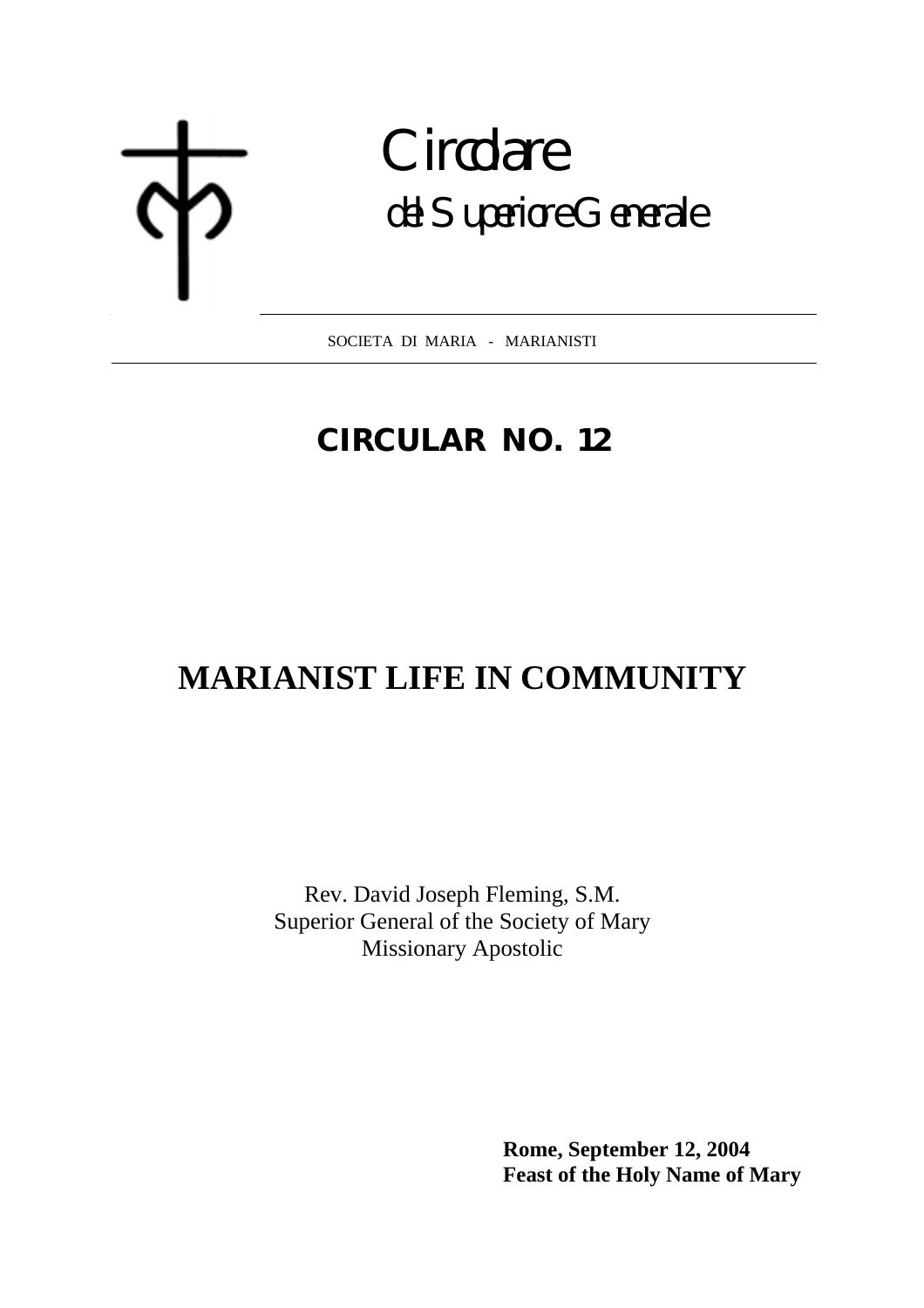### **Circular No. 12 MARIANIST LIFE IN COMMUNITY 12 September 2004**

#### Dear Brothers,

From the very first days of the Bordeaux Sodality and throughout the history of all branches of the Marianist Family, we have stressed community. We have sought to give the witness of a "people of saints," to work as apostolic teams at a common mission, and to develop that "family spirit" which creates personal bonds and strong mutual cooperation among us, whether in humble tasks like washing the dishes or in the most visionary ones, like working at the transformation of society.

Even though this community dimension is deeply ingrained in our experience and understanding of Marianist life, it is a bit paradoxical. Most of us work as teachers, preachers, pastors, youth leaders and pioneers in ecclesial life. These professions favor colorful personalities with a talent for creativity, innovation and improvisation. They offer abundant room for interesting eccentrics and individualists. People who excel in these forms of service are not always those who "fit" most easily and harmoniously into standard common norms. We might not be the first group where you might expect to find a powerful community witness.

Yet this kind of witness is surely what our Founder and his associates intended. A privatized spirituality or an isolated way of life is incompatible with our heritage. Despite the farreaching changes of the French Revolution, the family, the village, the parish, the neighborhood, and (for religious) the local convent or monastery remained at our beginning the self-evident glue that bound people together.

Earlier Marianists took community so much for granted that they felt little need to talk about it. Chaminade himself develops the theme of community mainly when he feels the need to explain or defend his foundations to authorities (like the Pope) or to critics (like certain clergymen of his time and place). But otherwise little was said on the subject. It is surprising today to realize that successive Marianist Constitutions up to Vatican II had no separate chapter on community; it was a self-evident theme that permeated everything.

In contrast, at the present time we have to talk about community because it so often seems lost and challenged. Heidegger said that people never talk about a hammer unless it is broken. On our visits to Marianists around the world, we members of the General Administration find that most Marianist communities are in search, looking for richer and deeper life at the service of mission. In most places, our members struggle with the fact that they must leave behind some familiar community styles of the past, including many large communities, all-embracing institutions, and self-evident cultural patterns. We know that the 1950's style of community is no longer appropriate, but we are not so clear about what should replace it.

At the same time, we are discovering new desires and opportunities for authentic community among us. Today our missionary dynamism, the attraction and perseverance of new vocations, and our capacity to collaborate with lay people are closely related to the experience of community.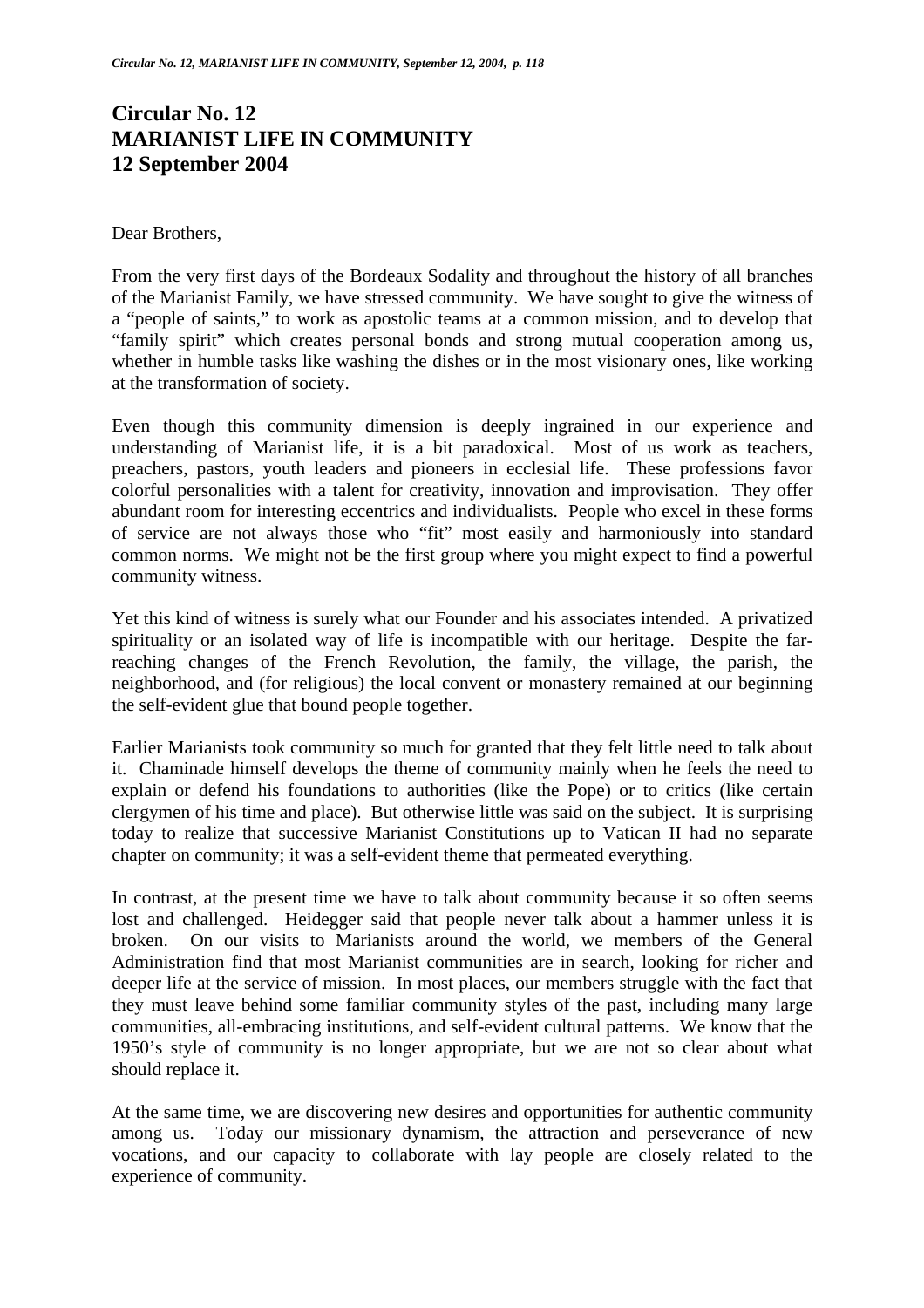Recent General Chapters have tried to emphasize our communitarian heritage. But it has not been easy to find something meaningful and motivating to say. The problem has not been disagreement, but a sense that we still need to discover how to move through the current time of transition.

In what follows I will not try to touch everything that is important about our living of community today, but simply analyze some key challenges of community life and suggest a few ways in which we might enhance our living of this essential aspect of our heritage.

#### *Community in a Time of Transition*

When people of my generation first entered Marianist formation programs, community life in the Society of Mary was an intense experience. Most of us treasure our happy memories of community life and community accomplishment as the most characteristically "Marianist" parts of our lives.

Still today, Marianist communities are generally characterized by kindliness, charity, and a spirit of mutual support. Marianists who are sick or aged, as well as those who are young and learning, usually receive a warm welcome in our communities.

Yet there are major differences from the past. Fifty years ago, most of our members everywhere were young, with the energy and gregariousness characteristic of youth. Today we are living much longer. A great proportion of our members, nearly all of them in some Units, are older, more seasoned, less spontaneously in tune with a community approach. Age is a great individualizer.

Fifty years ago we deliberately put rather narrow limits on outside influences that could affect our experience. Today, in contrast, we consciously seek to be open to many others. This is how we have understood the call of Vatican II in *Gaudium et Spes* to share in the "joy and hope, the grief and anguish" of the people of our time. In the midst of so many concerns, it is not always so easy to focus on the local religious community.

Fifty years ago the media – radio, television, films, press, internet – had not yet made a decisive impact on our lives. Today they pervade everything, fostering a vicarious, globalized, consumerist consciousness. We still need to learn how to be more discerning in their use. As a result of their influence, the experience of the local community suffers.

Fifty years ago the demands of professional excellence were rather less stringent than today. We more easily found time, sustenance and enthusiasm for community activities. Now new professional demands diversify us more than ever.

In some sense, each of us now has the capacity to live within the confines of a self-chosen world, isolated like travelers with a "Walkman." "My world" may be rather different from that of the fellow brother who lives next to me in community. It takes effort, asceticism, generous self-forgetfulness, to go out to the other.

We live in a state of "liminality," at a threshold between a past which is no longer reproducible and a future that we can at best dimly glimpse. Such a time of transition does not favor stable patterns of community life. It leaves us feeling vulnerable and anxious, with heightened potential but also with diverging visions of the road ahead. Religious community should be a support for the common journey and for common creativity in facing the future.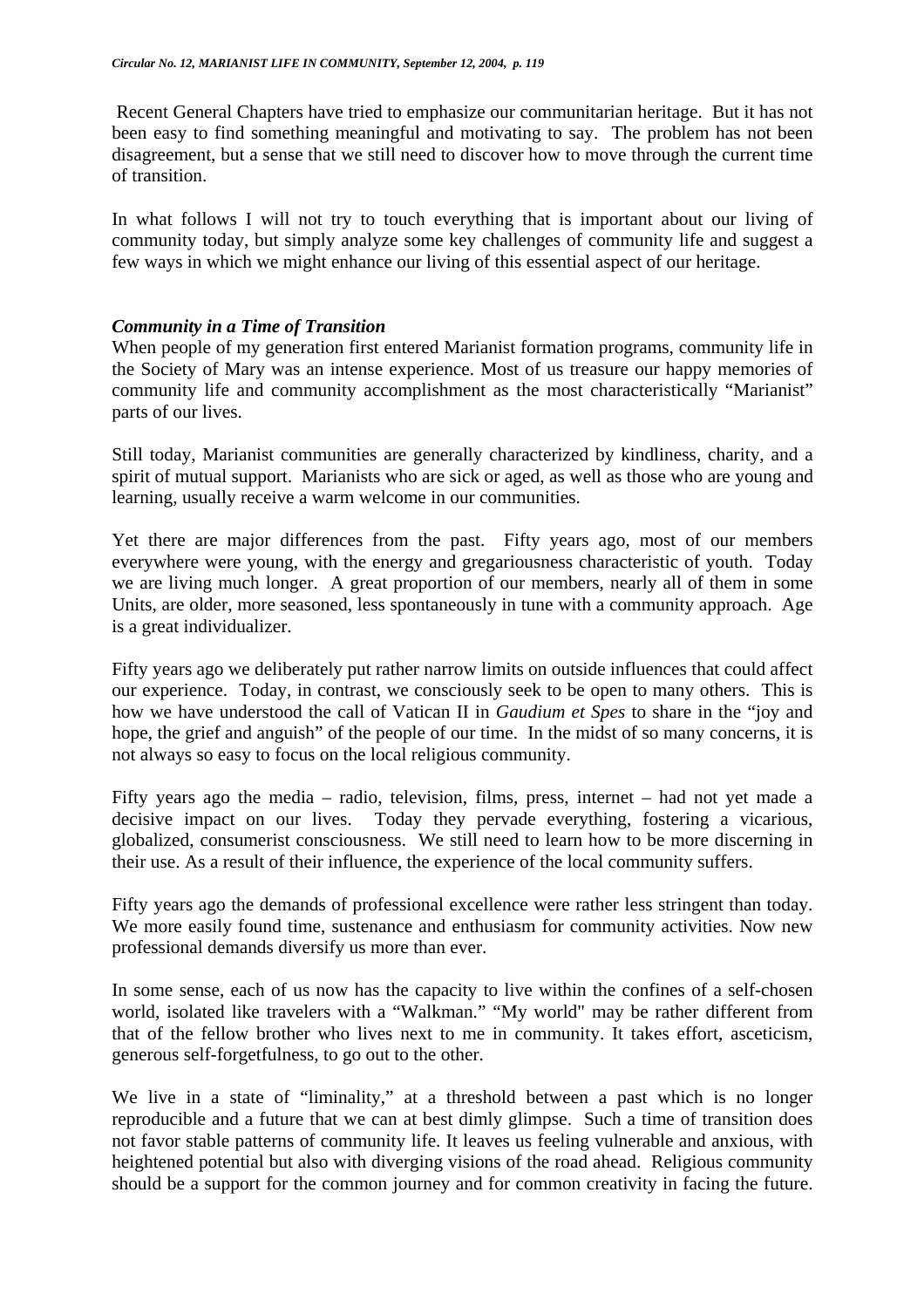But often such community withers, one of the first things left behind as we cross the threshold between old and new.

#### *What do we Expect of Community?*

In the face of high ideals and frequent disappointments, perhaps we need to ask ourselves what we really expect of community life. The images and expectations of contemporary Marianists are, in fact, quite diverse.

The Acts of the Apostles describes the ideal community of Jerusalem, where all was shared in common. Scripture scholars, pointing to signs of tension elsewhere in the text, suggest that Luke's picture is somewhat romanticized and idealized.

Our traditional Constitutions, approved by the Holy See in 1891, pointed to the Holy Family of Nazareth and even the Blessed Trinity as our models of community (art. 303). The Constitutions nuanced this high idealism by noting that community life is also our "penance *par excellence*" (art. 179).

Social activists and proponents of radical change want community to be a center of creative experimentation and communal risk-taking.

Some, following St. Benedict, expect community to be a *schola dominici servitii,* "a school of divine service." We may enter this school ignorant of the ways of God and untrained in holiness, but we come to be formed and to learn. Community thus becomes an environment for spiritual transformation.

Other Fathers of the Church spoke of Christian community as a "great infirmary." Each of us is a patient, sick with our sin, weakness and egoism. Each is also a healer, able to offer a bit of remedy or at least some alleviation of pain. In such a community, compassion and patience are necessary conditions for happiness.

A few members claim to have lost all expectations of community beyond basic comfort and security - no small things in themselves.

Most of these images and expectations express a part of the truth. It might be that some of us expect too much of community, others too little.

#### *Longing for True Community: Opportunities and Disappointments*

Whatever the precise form of their expectations, everywhere today people long for an experience of genuine community. In an age of skepticism and narcissistic individualism, they yearn for like-minded people to stimulate and support them, to share their ideals and their journey. Committed Christians want to take risks to incarnate the teachings of Jesus in today's circumstances, but they feel the need for groups of people to accompany them and for solid leadership to guide them in the process.

This is the secret of those new types of Christian communities and movements that are enjoying great success in some places. For our part, young people who join us today, in whatever part of the world, come because they are attracted by a dynamic and sustaining experience of community.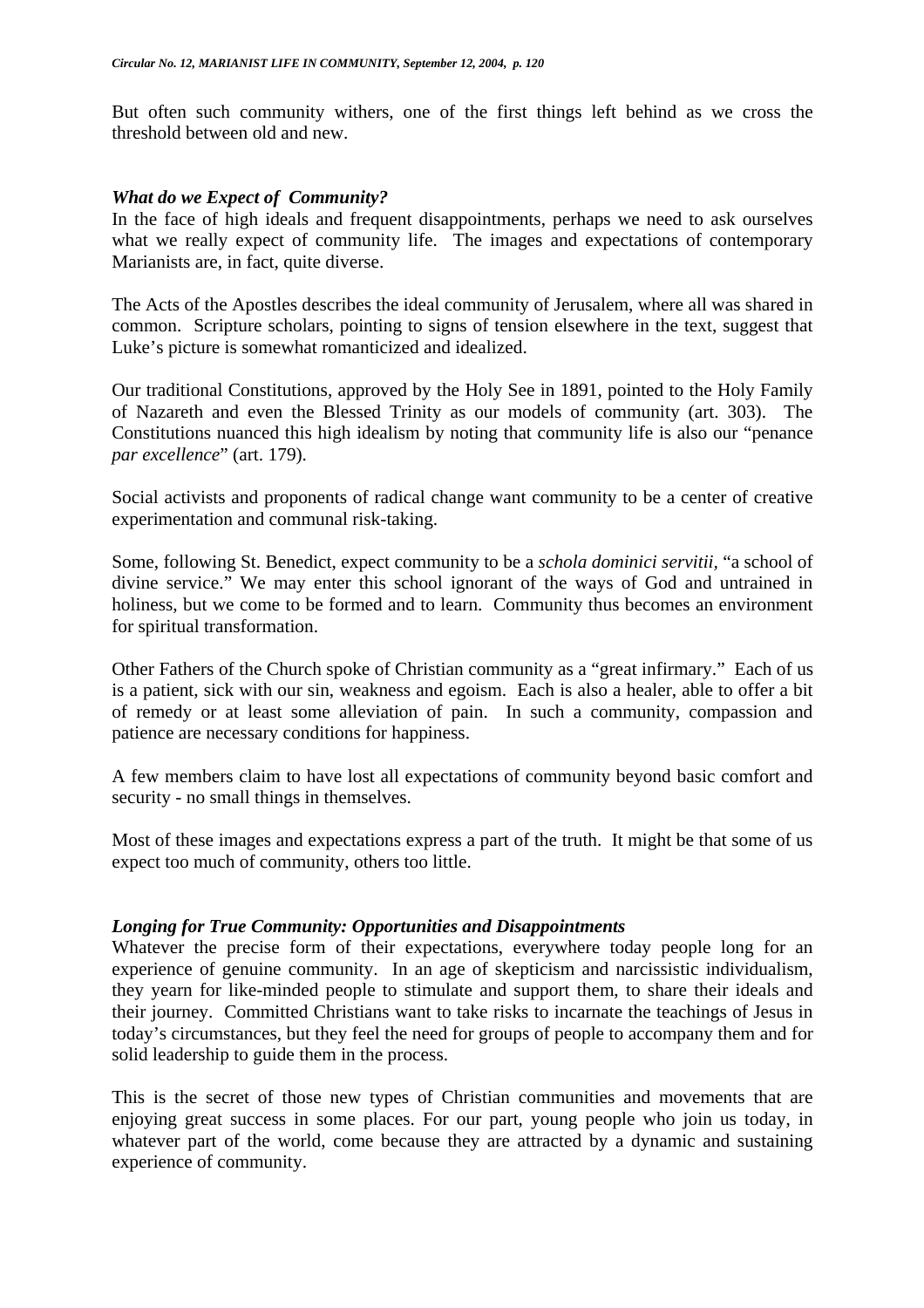Still, our problems, pains, anxieties, and tensions also focus most of the time on community. The greatest problem is simply the tendency of each of us to withdraw into his own solipsistic and narcissistic world, without real communication or real fraternity with those who share our Marianist journey.

Another problem flows from our high expectations: "I am doing fine, but my fellow-Brother is the problem." We feel embittered, angered, betrayed when our expectations are not met. Often we become over-sensitive, interpret others' actions in an exaggerated way, and neglect the honest and kindly level of communication which alone makes the restoration of real communion possible.

Even worse than this kind of hostility is a passive indifference to one another. Some of us feel we have been hurt, disappointed too often. We withdraw into a secure and comfortable, unchallenging world, lose interest in all but a limited circle of those who seem more or less supportive, and avoid the rest as much as possible. Year by year our personal bonds with other members of the Society grow thinner, weaker. We do not take the trouble to appreciate the gifts each has to offer.

Yet, when we give ourselves to community life concretely, accepting one another as we are, without imposing unreal expectations, we will probably begin to feel great thankfulness. Despite our collective weakness and inadequacy, the Lord has given us some great people as companions.

It is the Holy Spirit – not our attractive personalities or our perfect structures – who bonds our unity.

If we adjust our unreal expectations but look to community life as a unique gift from the Lord, we will discover a new humility: we are just limited, flawed, very human individuals, and triumphalistic pride has no place. But we will also discover a new source of gratitude for what the Lord has given, and a new freedom to work together as best we can, without unreal pretense or unreal fear.

#### *Some Aims of Religious Community*

Community life is designed to be a support and stimulus for holiness. The grace of Jesus is concretely at work in each of us. When we share our living of that grace, we all become enriched. Our prayer, our living of the vows, our faith, hope and charity thus develop new dimensions. When we accept the challenges of community as occasions for grace and conversion, when we overcome hostility by sympathetic understanding and indifference by interest and concern, we all support one another in our common call to holiness.

In particular, our experience of community life usually goes hand in hand with our experience of prayer. If we want to sense of temper of a religious community, the simplest way is to come to pray with it. If the community is stiff, inhibited and formal, its prayer will reflect that. If it is warm and welcoming, we will feel that in its way of praying. If there are tensions and hostilities among some members, we will sense them at prayer.

Community prayer is a "source and summit": it both expresses the life of the community and aims to deepen our sense of God and to enrich our practical charity for one another and for the world around us. A prayerful community immeasurably stimulates and deepens the spiritual experience of its members. We need to recognize that we can learn from one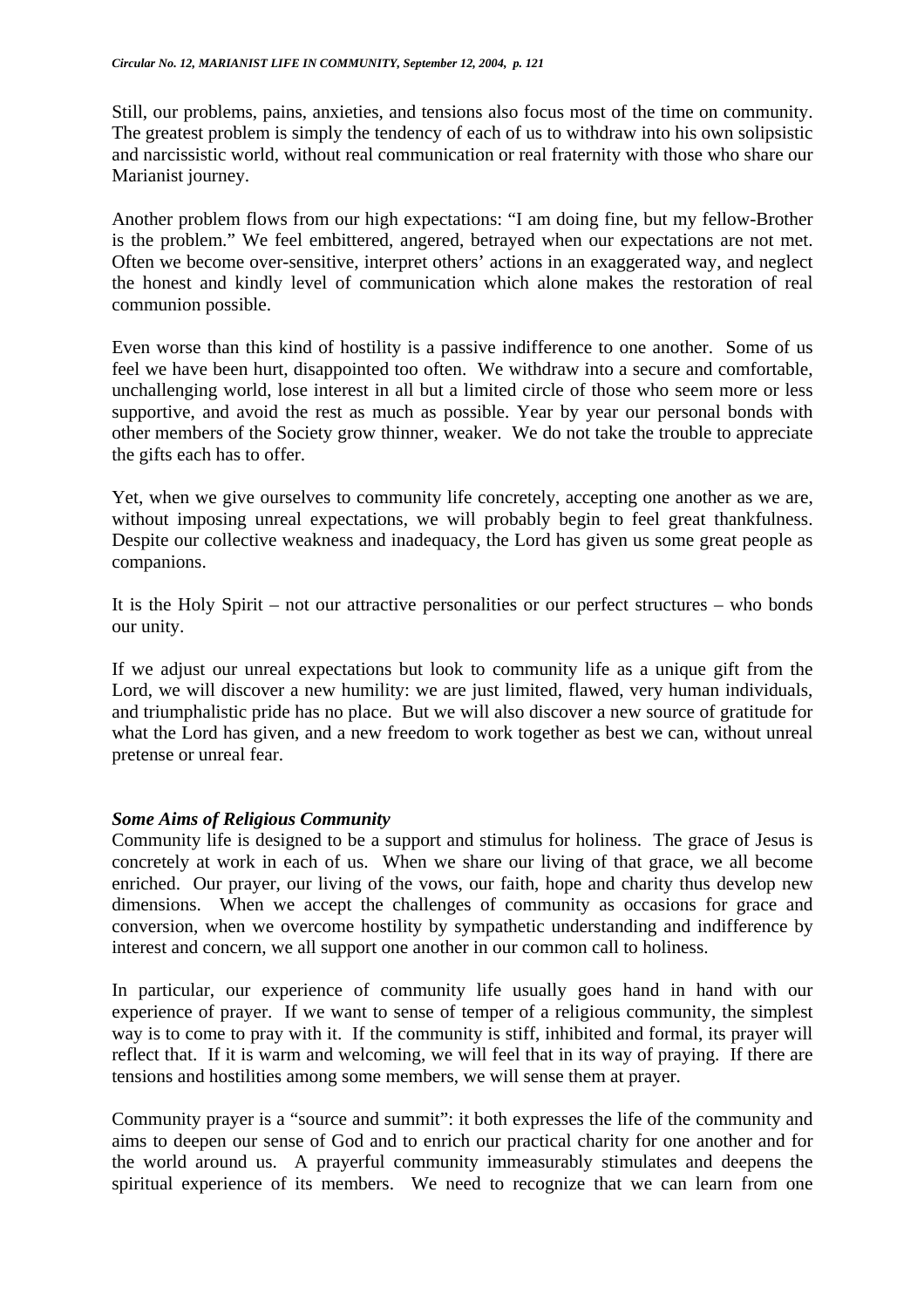another in our spiritual lives, from the different ways in which others pray and experience God. A reasonable diversity of styles and modes of prayer, corresponding to the religious sensibilities of the different members, should be an enrichment for everyone.

Marianist community is also a permanent mission, not a cozy atmosphere closed in on itself. To share in the mission of Jesus is to join in the company of his disciples, companions whom he sends to preach the good news and to heal. We find ourselves together in communities, not by personal choice, but in function of a mission we share in the local Church. Our community is meant to be less a refuge from apostolic battles than a source of creativity and strength for mission.

We are not meant to be individual free-lancers in our ministries. Our whole history as a Society teaches us that. Great Marianist success-stories, great times and places of grace, have always involved a vital and unified community. (Think of Saint-Remy, of Collège Stanislas, of our Martyrs of Ciudad Real and Madrid, of founders of new missions and great institutions.) The witness of a group of people – whether three or fifty – who truly work together in harmonious support is contagious, sometimes overpowering. It attracts followers.

Even if we may at times be called to work more individually, we need to consider our ministry as an outreach of our Marianist community, and ask for the support, guidance and evaluative discernment of the community (Rule of Life, 68).

A key element of our apostolic mission as Marianists is the discovering, building and maintaining of close community among us and the extension of such an experience of community to those around us. This is a deep way of understanding our ministry as religious within the entire Marianist Family – even within the whole Church.

The emphasis on prayer with and for one another, on trying to understand one another, on affirmation, on team work, on dialogue and a strongly felt community life is not navel-gazing or "nesting" in a warm, supportive atmosphere. It is an essential mark of our Marianist mission.

#### *Some Challenges for Marianist Community Today*

1. *Integration:* A first challenge is to integrate our emphasis on community with the entirety of the gospel message.

Many Marianists were impressed three decades ago when the Jesuit theologian (now Cardinal) Avery Dulles wrote an influential book describing five key ecclesiological models: Church as institution, Church as communion, Church as herald, Church as sacrament, Church as servant. Each of these models has its impact on the way we understand and live our community life. Dulles discovered great potential and some incompleteness, some blind spots in each of these models.

Marianists characteristically identified most with Dulles' model of the Church as a communion of people. I vividly remember a meeting of Directors in St. Louis shortly after the appearance of this book, in which the participants unanimously underlined the communitarian model as characteristically Marianist, primordial for us. In so doing, they were in line with our founding charism.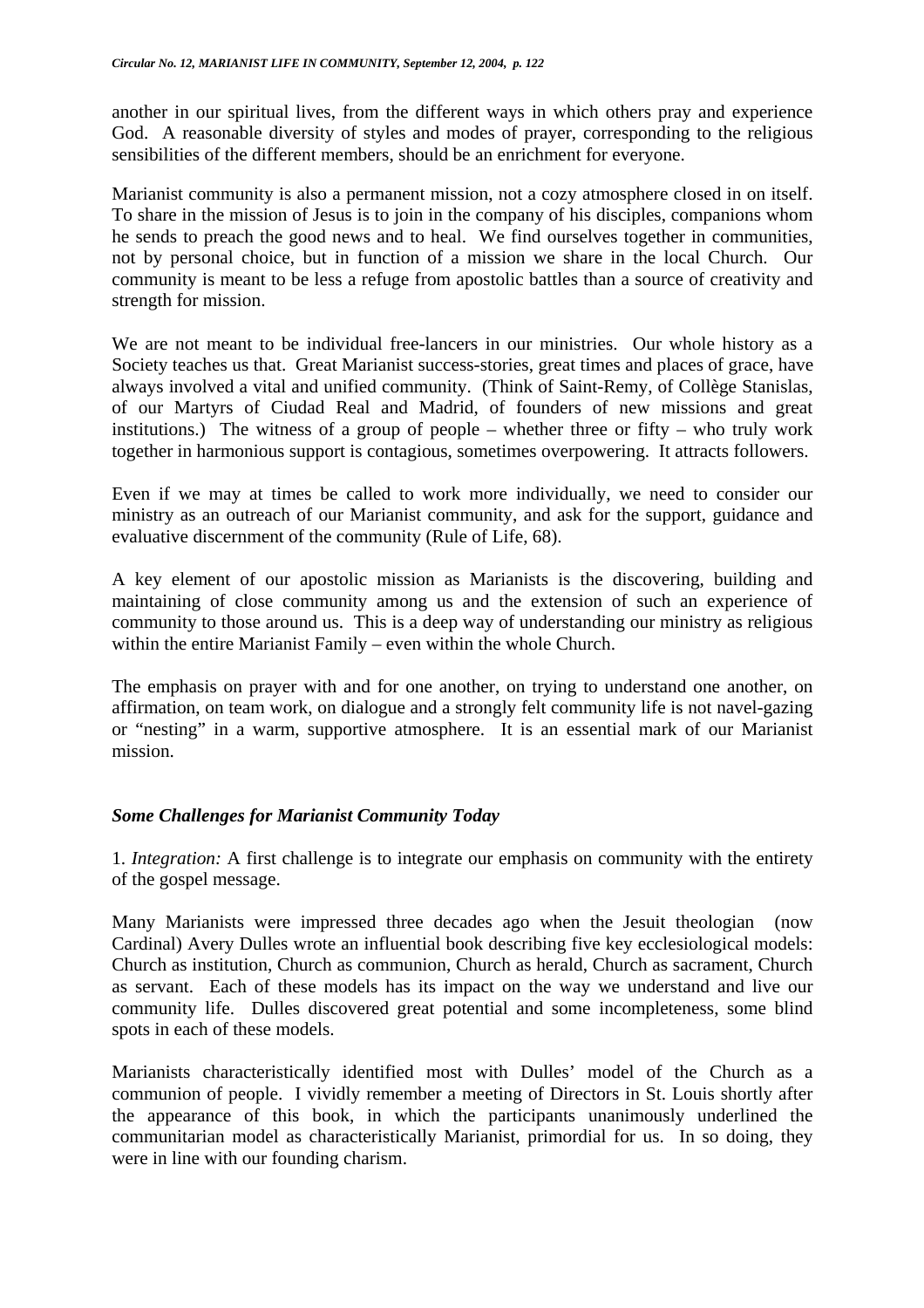Yet our very conviction about this aspect of ecclesial life may tempt us to neglect some other important dimensions, such as evangelization, service to the needy, and the sacramental witness of holiness, to leave such aspects too much in the shadows. A genuine Christian community, as understood by our Founder, exists for the sake of others who are in greater need. A focus on creating warm and vibrant communities should not make us shy in proclaiming the Gospel, which sometimes shocks and stirs up discord and division. It should not turn us in on ourselves, but motivate us to reach out to the suffering and marginal people around us. We should never compromise our call to holiness for the sake of maintaining cheap harmony.

Jesus knew how to invite everyone to the peace and harmony of his Kingdom, but he also stirred up bitter opposition because his message was radical and uncompromising. Marianists need to learn to deal effectively, in charity and truth, with conflict. We are often tempted to avoid it for the sake of peace. We also need to deepen our readiness to leave comfortable and serene environments in order to reach out to those most in need.

2. *Personalization:* A second challenge is to foster individual growth within community. It is easier to homogenize everyone, to expect all to be the same. But a rich community is the result of a concern and respect for each person in his own style and his own needs for growth and development.

The Rule of Life reminds us that "community life is not the same as uniformity. Marianists should be understanding of personal differences which arise from temperament, age, health, the needs of varied apostolates, or cultural background" (art. 3.3).

Personalization does not mean indifference, non-interference, lack of communication, merely passive toleration. These attitudes may be the greatest enemy of real Marianist community today.

We have made great progress in the personalization of our formation and charism in recent years. The positive results have been evident in happy and creative religious who are effective in a variety of ministries. We must keep growing in this direction.

3. *Diversity:* It is usually not good for Marianists to live solely with people of their own age, mentality and outlook. The kind of community that results is too monolithic, uncongenial to anyone but those who come from the same background.

One source of diversity is age. We need to learn to listen and learn from people of different generations, with different experience and a different formation from our own. We need to respect their life-processes, the characteristic tasks appropriate to their time in life (formation, apprenticeship, full maturity, or retirement). The richest kind of community is multigenerational.

Already in the Bordeaux Sodality, Blessed Father Chaminade knew how to respect the needs of young people while still keeping them in frequent contact with elders, creating a fluid and vital trans-generational movement.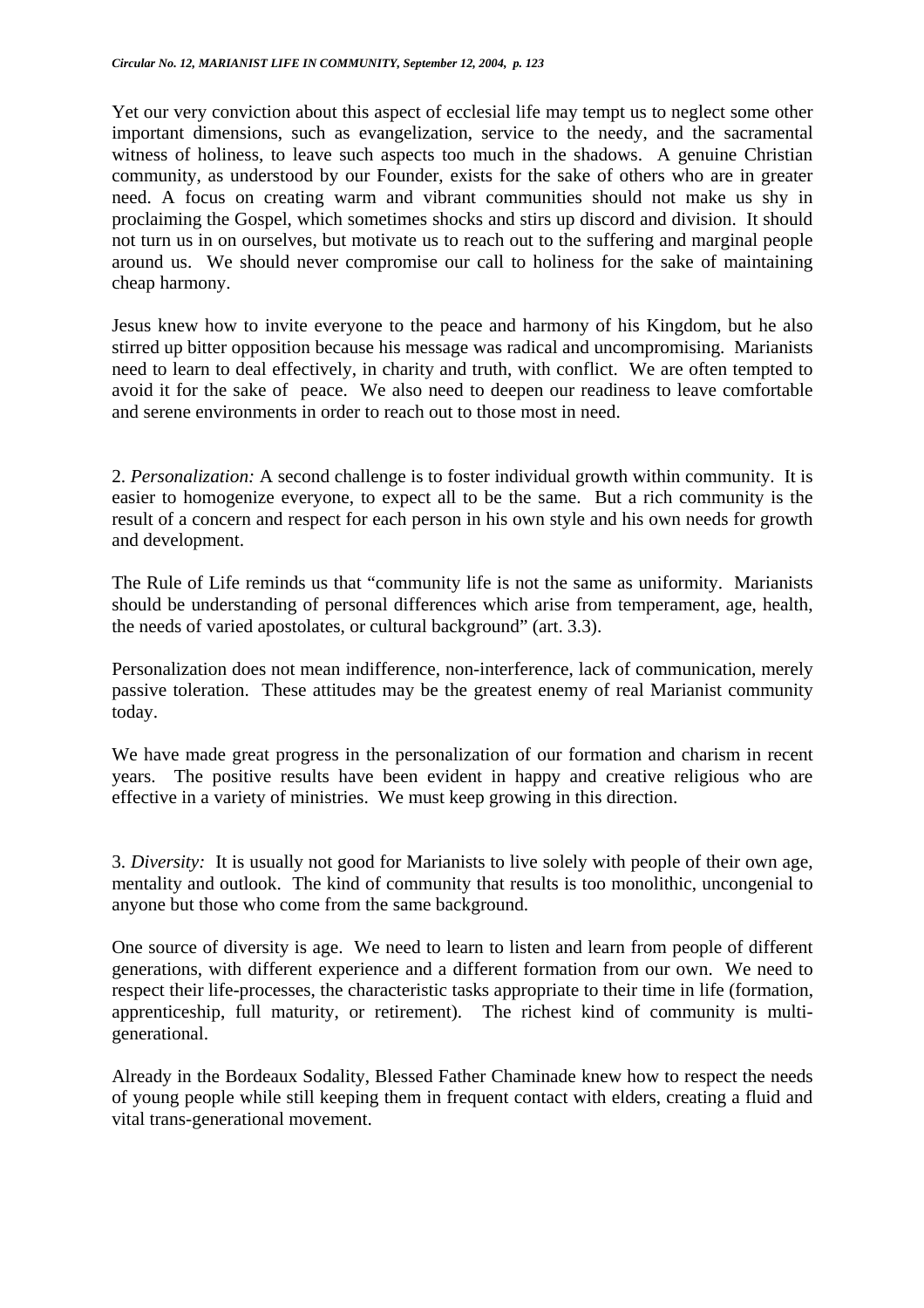Today it is sad to see a few groups of Marianists riven by sterile conflicts based on natural differences between old and young, to see them engaging in mutual accusation or indifference.

Another source of diversity is culture. Most Marianists live in communities side by side with people coming from their own ethnic and cultural groups, or from very similar ones. But increasingly we are called by our mission to create culturally varied communities. Many of our formation programs are now international and inter-cultural, and we are growing most in areas of the world with cultural presuppositions that are vastly different from those in our past.

The last General Chapter (no. 40f) called us to develop "a formation that is more intercultural, where all partners are open to change" and to make every effort to know the culture in which we work, "value it and, when necessary, be able to adopt a critical stance toward it." Sometimes we are unaware of the great cultural differences among us. Many of our communities could profit by a "cultural audit," a process of reflection on cultural pluralism. We might discover that we are taking too much similarity for granted, that apparently similar signs and actions have different meanings according to the cultural context.

Our different occupations and assignments also foster legitimate differences among us. Teachers see things from a different angle than social workers. Priests tend to view everything through a more pastoral and ecclesial lens. Those who serve in technical and manual labor, those who work as administrators and treasurers have other experiences and points of view. Those who are fully active in ministry naturally have a set of interests and needs different from those who are partly or fully retired. Different rhythms of life are the natural and valid result.

Temperament is still another source of diversity. There is nothing new in this realization, but still we have a hard time dealing with those who characteristically approach problems from an angle different from our own, with greater feeling or more analysis, intuitively or concretely, rapidly or slowly, more expressively or more quietly and internally.

Our communities can grow if they recognize the valid and rich diversity among us, respecting and honoring the needs and the style of each member. Often we are not patient and understanding enough with one another.

4*. Province and Local Community:* As Marianist religious, our lifelong commitment is not to any local house or work but to the Society and its mission as a whole. We are especially committed to our own Unit: Province, Region or District. Such a Marianist Unit is normally a reference point for the whole of our Marianist lives, the network of concrete people given us by the Lord as companions for the long term. It is important to develop our Unit as a community of life, prayer and mission, seeing beyond the immediacy of the particular place and work where we find ourselves at any given time. Our commitment as Marianists may lead us to live at various moments of our lives in quite a variety of settings and places, with quite a variety of people. Usually our deepest and most sustaining friendships and relationships reach out beyond any local community and any momentary assignment.

Balancing the local experience and the life of the Unit is not always easy. Many people have difficulty looking beyond their immediate context, opening out to other Marianists who share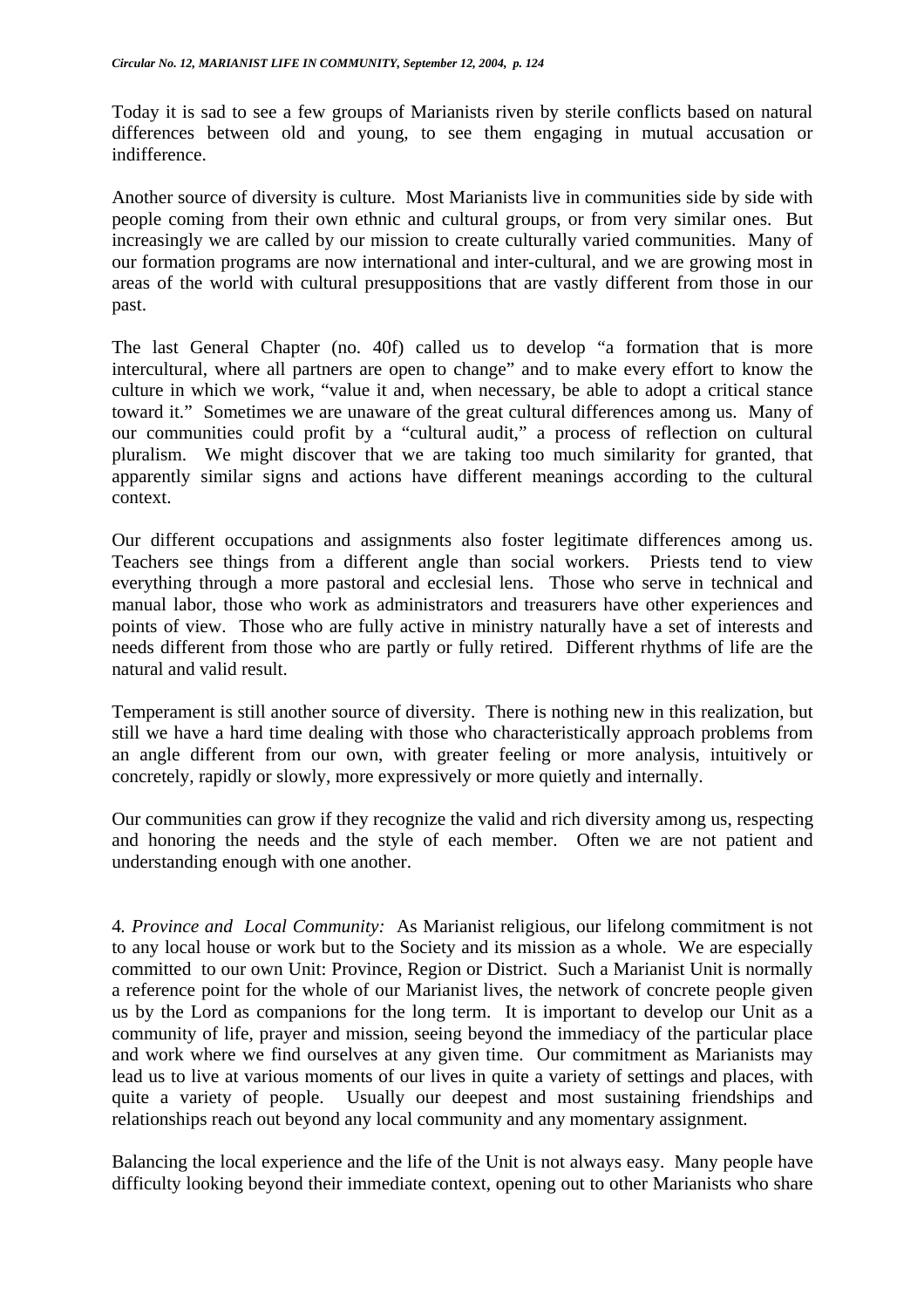their life-commitment but in another assignment. Other people, common today, have a stronger sense of corporate belonging but find it hard to invest themselves totally in the down-to-earth strengths and weakness, the daily up's and down's of a local community.

5. *The Local and the Global:* We Marianists have a strong tradition of putting down local roots. In our history we have identified deeply and for a long time with persons and places. Such identification is part of our incarnational spirituality. When we reach a place, we come to stay, to form long-standing relationships, to settle into the local landscape.

Yet today we live in an era of globalization. Through television, internet and travel, we can have instantaneous contact with family and friends, colleagues, teachers and students, masters and disciples, in distant places. Our mental, spiritual and psychological world may exist as much – or more – in other places as in our local community.

The globalization of consciousness can offer numerous advantages for our life and mission. It can help us identify more deeply, participate more richly in living out the common charism, build up greater solidarity and mutual help. Members of the Marianist Family in any part of the world are now able, for example, to learn and dialogue through distance-learning courses offered under the auspices of the International Center for Marianist Formation. Marianists and like-minded friends on different continents have more capacity than ever before to know one another, to appreciate one another's insights and values, to work together and form networks of information, insight, support and challenge. Global solidarity and understanding is more possible than ever before. We can affirm more than ever the fact that we are a worldwide community with a global mission.

Despite its positive dimensions, globalization also has the potential to undercut the life of local communities. We can lose our local roots, become spiritual tourists and vagabonds. On the screens of our computers it is possible to live vicariously, to be somewhere else mentally, spiritually, ideologically, emotionally. Absorbed in a virtual world, we can remain oblivious or distracted or detached from those at our elbows. We may invest more time and energy in on-line chat than in the presence to God that is prayer, or in getting to know and love those around us.

Today, more than ever before, building the local community becomes a conscious choice. It is a commitment of solidarity based on an act of faith that God has called us to live together, in a communion that is genuine, to grow and learn, to serve and interact, to put down strong local roots and develop sustaining relationships with fellow religious of our local community and with God's people where we are. God's Providence is present for us at this place and time, connected to global realities but deeply committed and rooted in local ones.

It would be good for all religious and all local Marianist communities to reflect on their way of integrating the local and the global at this moment of history. Some may be "too parochial," turned inward without sufficient interest or awareness of the broader context. Others may be too "global," gyrovague, rootless, living in a virtual world without sufficient attention to real needs around them.

6. *Witness, becoming "artisans of communion":* It is a challenge for us to let community life form our hearts, to see it as a source of spiritual growth. Community still remains the best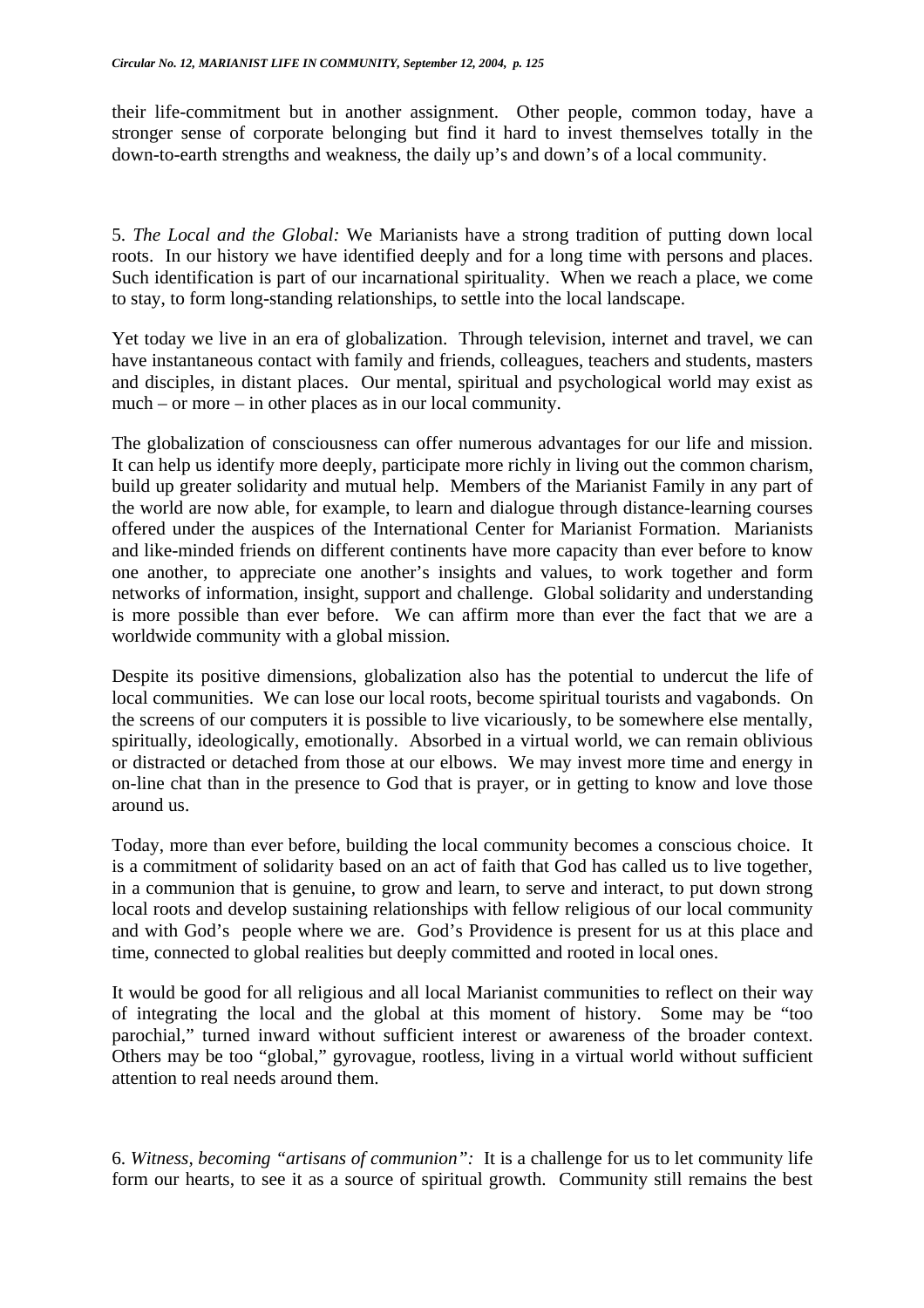arena for spiritual training, not only the "penance *par excellence*" but also a means to "rekindle joy, inspire love, and strengthen our apostolic dedication" (Rule of Life 38, *passim)*.

The ability to see God's work in ways we would never expect, the reality factor that is inserted into our unreal idealisms and our egotistic projections through the daily rubbing of shoulders – these are opportunities for growing in a holiness that is more real, more humane, and more truly in the likeness of the incarnate Jesus.

The daily interactions of community life, small and large, have the potential to accustom us to consideration for others and to the mutual sacrifices that create an environment of generosity and harmony. By living with one another, in patience and in respect, by willingness to learn and adapt, to share in each one's joys and sorrows, struggles and successes, we become, as Pope John Paul II has told us in *Vita Consecrata*, "experts" or "artisans" of communion within a Church and world that desperately needs it.

7. *Freedom:* It is a challenge for us to find the right balance in community between freedom and fidelity.

The inalienable right to freedom and autonomy is the one quasi-absolute ideal today in most of the West. Recognition of the inalienable rights of each individual is precious, but it tends to create centrifugal societies. People take it for granted that the individual should be assured the greatest possible realm of choice, no matter what the consequences for human communities. A number of Asian nations have expressed a thoughtful critique of the Western concept of the "rights of man," in favor of the dangerous but perhaps necessary idea of the rights of society as such.

On our concrete level, Marianist Directors sometimes are so sensitive to the autonomy of each member that they become only facilitators, organizers, taking it for granted that they can never ask a fellow Brother to reach out to do something he does not spontaneously choose. We have not found many ways to safeguard the rights of the community, and to spur one another to needed conversion and growth.

8. *A Marian style:* It is a challenge also to develop a distinctive Marian style for our community within a polymorphous Church.

I will not repeat here what has been written elsewhere, by myself and others, about this "Marian style." But as we live it, turn it into reality, we make an effective contribution to a kind of Church and world that respects and welcomes all persons, invites them to growth, stands in solidarity with their legitimate needs and desires.

#### *Taking Time to Reflect on Our Life in Community*

Perhaps this Circular provides a good occasion for all of us to spend a little time reflecting on the local community in which we live. Just thinking about those with whom we share life helps us come out of self-absorption. Let us be honest and real as we reflect and pray about each of our Brothers. Let us look at them with real personal interest, not with a merely passive toleration.